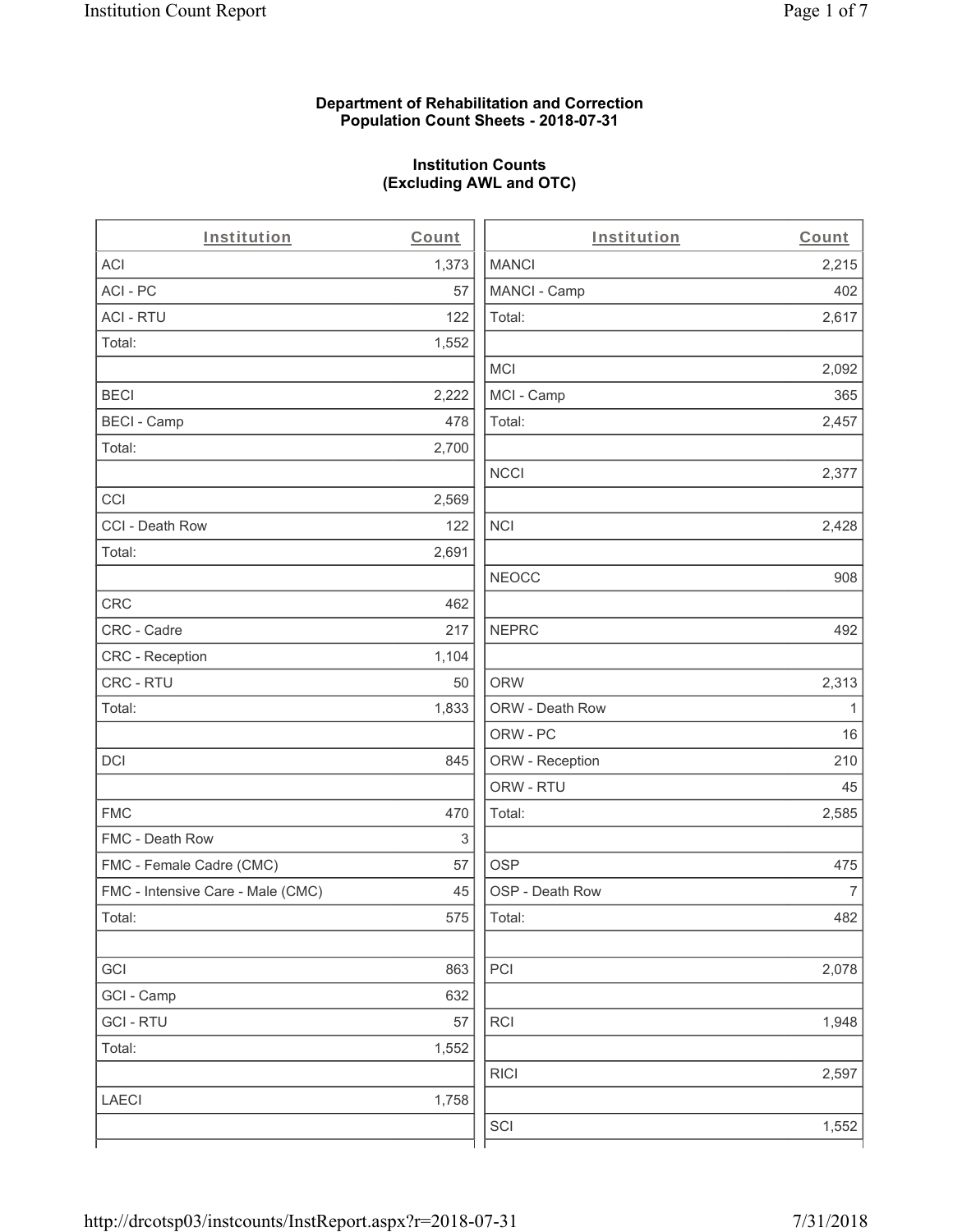|                          |       |             | <b>Total Population:</b> | 49,321 |
|--------------------------|-------|-------------|--------------------------|--------|
|                          |       |             |                          |        |
|                          |       | Total:      |                          | 1,299  |
|                          |       | WCI - RTU   |                          | 33     |
| Total:                   | 2,241 | <b>WCI</b>  |                          | 1,266  |
| MACI - Minimum           | 1,260 |             |                          |        |
| <b>MACI</b>              | 981   | Total:      |                          | 873    |
|                          |       | TOCI - PC   |                          | 92     |
| Total:                   | 1,568 | <b>TOCI</b> |                          | 781    |
| <b>LORCI - Reception</b> | 1,183 |             |                          |        |
| LORCI - Cadre            | 139   | Total:      |                          | 1,434  |
| LORCI                    | 246   | TCI - Camp  |                          | 426    |
|                          |       | <b>TCI</b>  |                          | 1,008  |
| LOCI                     | 2,296 |             |                          |        |
|                          |       | Total:      |                          | 1,278  |
| Total:                   | 2,305 | SOCF - RTU  |                          | 58     |
| LECI - Camp              | 183   | <b>SOCF</b> |                          | 1,220  |
| LECI                     | 2,122 |             |                          |        |

\* The Total Population includes 30 Offenders with Reason Codes 30 & 31. \*\* The Total Population includes 37 Offenders with Reason Code 0A.

## **Male Population by Security Level (Include AWL and Exclude OTC)**

| Security Level         |                   | <b>Body</b> | AWL            | $(-OTC)$ | Total  |
|------------------------|-------------------|-------------|----------------|----------|--------|
| Total Level 5          |                   | 115         | 3              | 3        | 115    |
| Total Level 4          |                   | 2,755       | 27             | 25       | 2,757  |
| Total Level 3          |                   | 11,856      | 153            | 124      | 11,885 |
| Total Level 2          |                   | 15,815      | 198            | 154      | 15,859 |
| Total Level 1          |                   | 14,582      | 164            | 101      | 14,645 |
| <b>Total Death Row</b> |                   | 134         | $\overline{2}$ | 2        | 134    |
|                        | <b>Total Male</b> | 45,257      | 547            | 409      | 45,395 |

#### **Female Population by Institution (Include AWL and Exclude OTC)**

| Institution              | Bodv  | AWL |    | ⊺ota  |
|--------------------------|-------|-----|----|-------|
| DCI                      | 845   |     | 5  | 847   |
| <b>FMC</b>               | 10    |     |    | 14    |
| FMC - Female Cadre (CMC) | 57    |     |    | 58    |
| <b>NEPRC</b>             | 492   |     | 5  | 496   |
| <b>ORW</b>               | 2,312 | 43  | 27 | 2,328 |
|                          |       |     |    |       |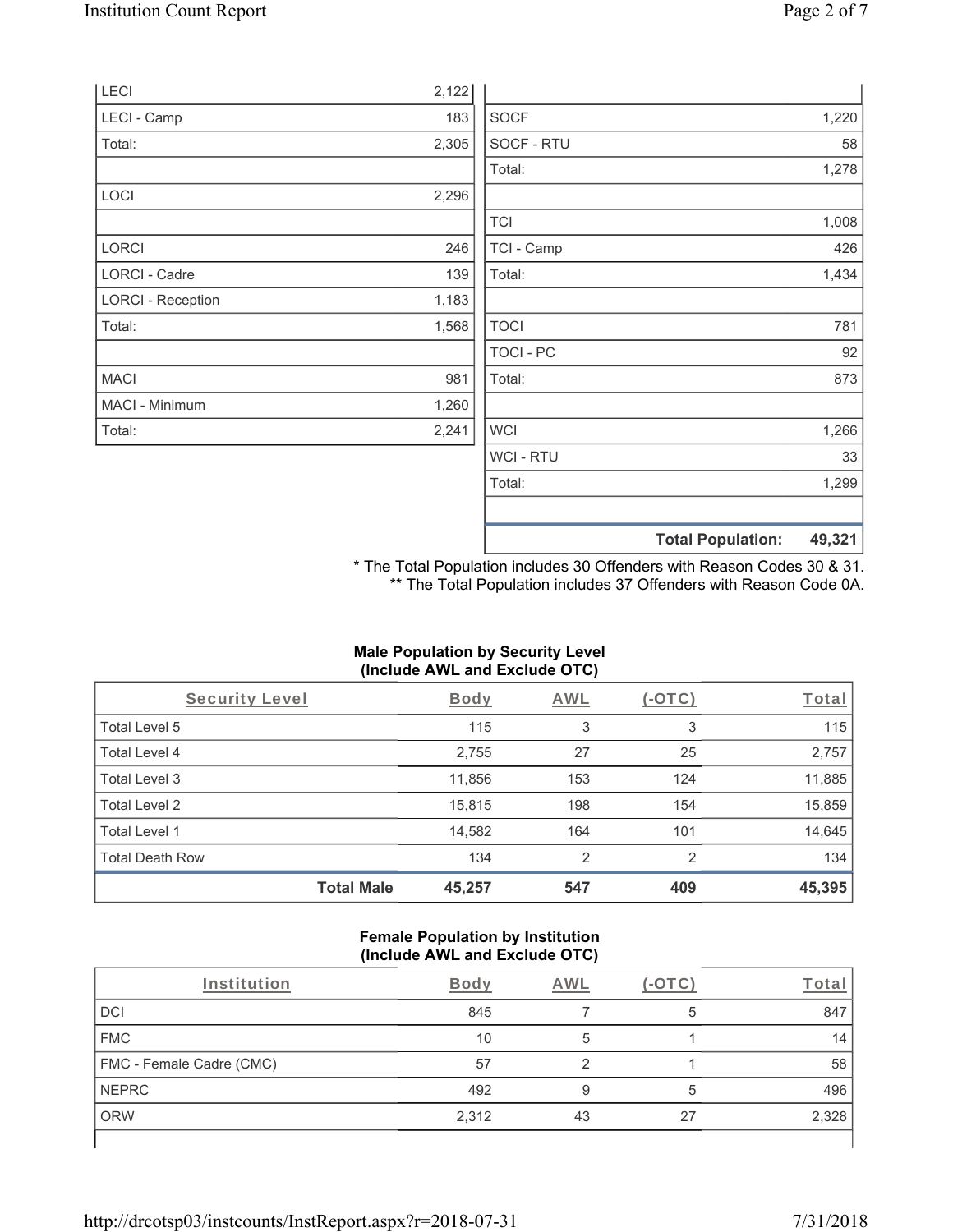| ORW - Death Row        |                          |        | 0   |     |        |
|------------------------|--------------------------|--------|-----|-----|--------|
| ORW - PC               |                          | 16     | 0   |     | 16     |
| <b>ORW</b> - Reception |                          | 210    | 10  |     | 213    |
| <b>ORW - RTU</b>       |                          | 45     | 0   |     | 45     |
|                        | <b>Total Female</b>      | 3,988  | 76  | 46  | 4,018  |
|                        | <b>Total Population:</b> | 49,245 | 623 | 455 | 49,413 |

### **Male Population by Institution: Security Level 5 (Include AWL and Exclude OTC)**

| Institution    |                      | Body           | AWL              | $(-OTC)$       | Total          |
|----------------|----------------------|----------------|------------------|----------------|----------------|
| ACI            |                      |                | $\mathbf 0$      | $\mathbf 0$    |                |
| LECI           |                      | $\overline{2}$ | $\boldsymbol{0}$ | 0              | $\sqrt{2}$     |
| <b>MACI</b>    |                      | 4              | $\mathbf 0$      | $\mathbf 0$    | $\overline{4}$ |
| <b>MANCI</b>   |                      | 3              | $\boldsymbol{0}$ | 0              | $\sqrt{3}$     |
| <b>NEOCC</b>   |                      |                | $\mathbf 0$      | 0              | 1              |
| <b>OSP</b>     |                      | 44             | 1                |                | 44             |
| <b>RCI</b>     |                      |                | $\mathbf 0$      | 0              | 1              |
| <b>RICI</b>    |                      | 2              | $\mathbf 0$      | $\Omega$       | $\overline{2}$ |
| <b>SOCF</b>    |                      | 47             | $\overline{2}$   | $\overline{2}$ | 47             |
| <b>TCI</b>     |                      | 1              | $\mathbf 0$      | 0              | 1              |
| <b>TOCI</b>    |                      | 6              | $\boldsymbol{0}$ | 0              | $6\,$          |
| <b>WCI</b>     |                      | 2              | $\mathbf 0$      | 0              | $\overline{2}$ |
| <b>WCI-RTU</b> |                      |                | $\Omega$         | $\Omega$       |                |
|                | <b>Total Level 5</b> | 115            | 3                | 3              | 115            |

## **Male Population by Institution: Security Level 4 (Include AWL and Exclude OTC)**

| Institution                       | Body | AWL      | $(-OTC)$ | Total |
|-----------------------------------|------|----------|----------|-------|
| ACI                               | 10   |          |          | 10    |
| <b>BECI</b>                       |      |          |          |       |
| CRC                               | 36   | $\Omega$ | 0        | 36    |
| CRC - Reception                   | 11   |          | O        | 11    |
| <b>CRC - RTU</b>                  | 15   |          |          | 15    |
| <b>FMC</b>                        | 3    |          |          | 3     |
| FMC - Intensive Care - Male (CMC) |      | O        |          |       |
| GCI                               |      | $\Omega$ | $\Omega$ |       |
| <b>LECI</b>                       | 37   |          |          | 37    |
| LOCI                              | 0    | 5        | 5        |       |
|                                   |      |          |          |       |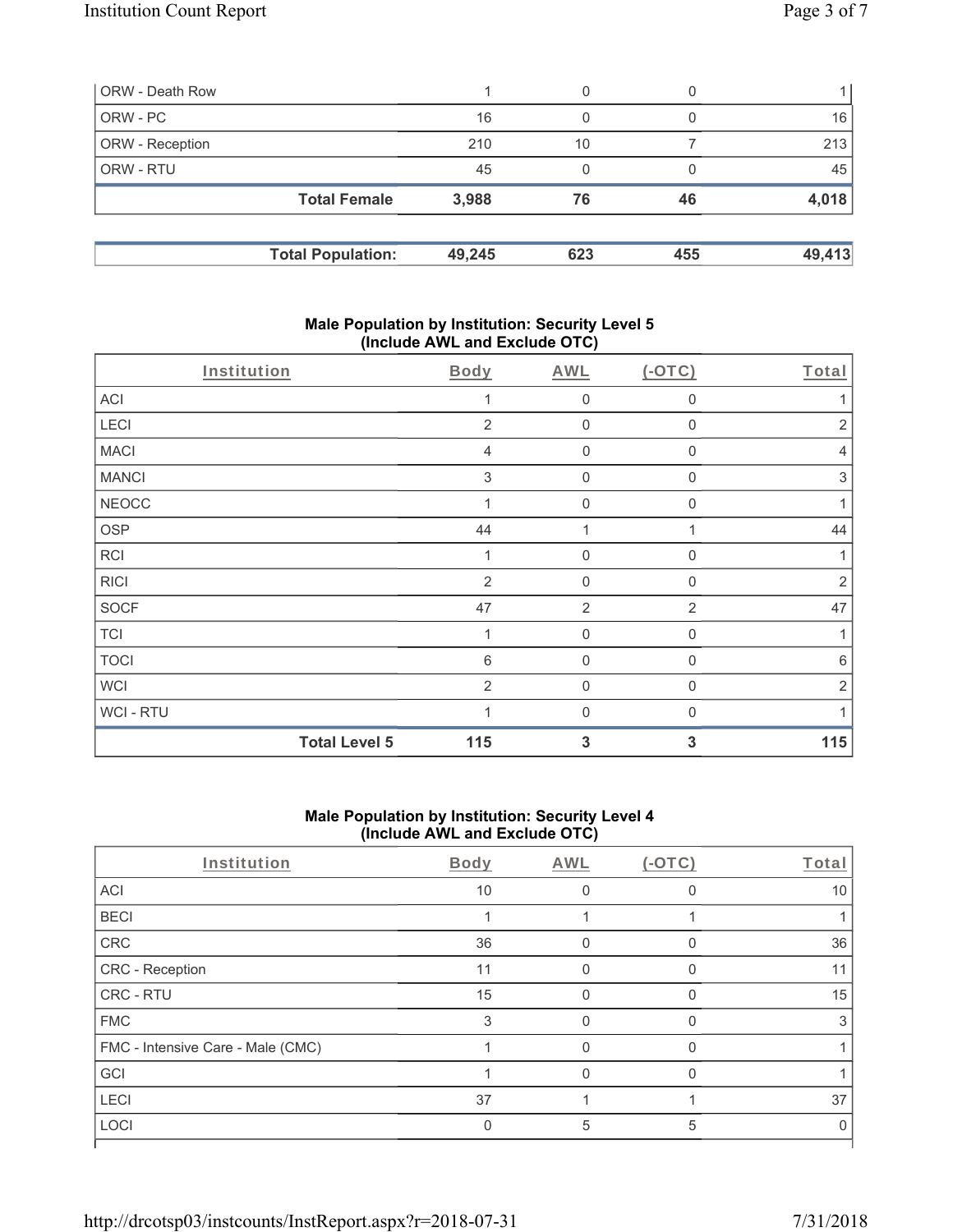| LORCI                    |                      | 16               | $\ensuremath{\mathsf{3}}$ | $\ensuremath{\mathsf{3}}$ | 16               |
|--------------------------|----------------------|------------------|---------------------------|---------------------------|------------------|
| LORCI - Cadre            |                      | $\overline{2}$   | $\mathbf 0$               | $\mathsf{O}\xspace$       | $\overline{2}$   |
| <b>LORCI - Reception</b> |                      | $\boldsymbol{9}$ | $\mathbf 0$               | $\mathsf{O}\xspace$       | $\boldsymbol{9}$ |
| MACI                     |                      | 54               | $\sqrt{2}$                | $\mathbf{1}$              | 55               |
| <b>MANCI</b>             |                      | 44               | 1                         | 1                         | 44               |
| MCI                      |                      | 1                | $\mathbf 0$               | $\mathbf 0$               | $\mathbf{1}$     |
| <b>NCCI</b>              |                      | 1                | $\mathbf 0$               | $\mathsf{O}\xspace$       | 1                |
| <b>NEOCC</b>             |                      | $\boldsymbol{9}$ | $\mathbf 0$               | $\mathsf{O}\xspace$       | $\boldsymbol{9}$ |
| <b>OSP</b>               |                      | 398              | $\sqrt{2}$                | 1                         | 399              |
| PCI                      |                      | 1                | $\mathsf{O}\xspace$       | $\mathbf 0$               | $\mathbf{1}$     |
| RCI                      |                      | 29               | 1                         | 1                         | 29               |
| <b>RICI</b>              |                      | 1                | $\mathbf 0$               | $\mathbf 0$               | 1                |
| SCI                      |                      | $\mathbf{1}$     | $\mathbf 0$               | $\mathsf 0$               | $\mathbf{1}$     |
| <b>SOCF</b>              |                      | 1,165            | $\boldsymbol{9}$          | $\boldsymbol{9}$          | 1,165            |
| SOCF - RTU               |                      | 57               | $\mathbf 0$               | $\mathsf{O}\xspace$       | 57               |
| <b>TCI</b>               |                      | 29               | $\mathbf 0$               | $\mathsf{O}\xspace$       | 29               |
| <b>TOCI</b>              |                      | 763              | $\mathbf 0$               | $\mathsf{O}\xspace$       | 763              |
| <b>TOCI - PC</b>         |                      | 19               | $\mathbf 0$               | $\mathsf{O}\xspace$       | 19               |
| WCI                      |                      | 27               | $\overline{2}$            | $\overline{2}$            | $27\,$           |
| WCI - RTU                |                      | 14               | $\mathbf 0$               | $\boldsymbol{0}$          | 14               |
|                          | <b>Total Level 4</b> | 2,755            | 27                        | 25                        | 2,757            |

## **Male Population by Institution: Security Level 3 (Include AWL and Exclude OTC)**

| Institution                       | <b>Body</b>    | <b>AWL</b>     | (OTC)        | Total          |
|-----------------------------------|----------------|----------------|--------------|----------------|
| <b>ACI</b>                        | 19             | $\mathbf 0$    | $\mathbf 0$  | 19             |
| ACI-PC                            | 1              | $\mathbf{0}$   | $\mathbf 0$  | 1              |
| <b>BECI</b>                       | $\overline{2}$ | $\mathbf 0$    | 0            | $\overline{2}$ |
| CCI                               | 5              | $\overline{0}$ | $\mathbf{0}$ | 5              |
| CRC                               | 92             | 1              | 1            | 92             |
| CRC - Cadre                       | 116            | $\overline{0}$ | $\mathbf{0}$ | 116            |
| CRC - Reception                   | 746            | 19             | 16           | 749            |
| CRC - RTU                         | 35             | $\mathbf 0$    | $\mathbf 0$  | 35             |
| CRC - Youth                       | $\mathbf 0$    | 1              |              | 0              |
| <b>FMC</b>                        | 6              | 1              | $\Omega$     | $\overline{7}$ |
| FMC - Intensive Care - Male (CMC) | 5              | $\mathbf 0$    | 0            | 5              |
| GCI                               | 1              | $\mathbf 0$    | $\mathbf{0}$ |                |
| <b>LAECI</b>                      | 6              | $\mathbf 0$    | 0            | 6              |
| LECI                              | 2,079          | 17             | 13           | 2,083          |
| <b>LORCI</b>                      | 51             | 24             | 23           | 52             |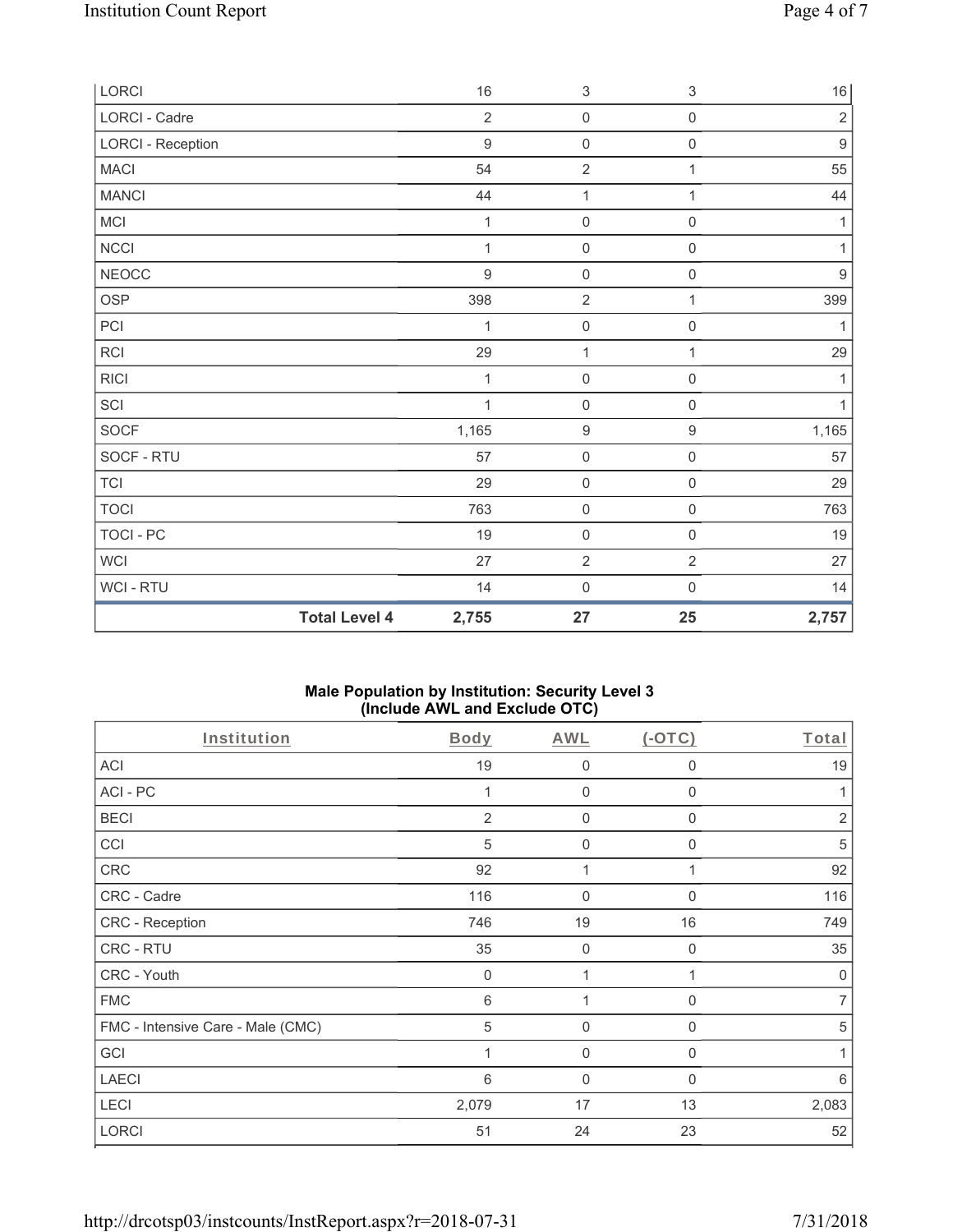| <b>Total Level 3</b>     | 11,856  | 153                 | 124                 | 11,885     |
|--------------------------|---------|---------------------|---------------------|------------|
| WCI - RTU                | 14      | 0                   | $\boldsymbol{0}$    | 14         |
| <b>WCI</b>               | 1,236   | $20\,$              | 19                  | 1,237      |
| <b>TOCI - PC</b>         | 72      | 0                   | $\mathbf 0$         | 72         |
| <b>TOCI</b>              | 12      | 1                   | 1                   | 12         |
| TCI - Camp               | 1       | $\mathbf 0$         | $\mathbf 0$         | 1          |
| <b>TCI</b>               | 934     | 12                  | $\,8\,$             | 938        |
| SOCF - RTU               | 1       | $\mathsf{O}\xspace$ | $\mathsf{O}\xspace$ | 1          |
| <b>SOCF</b>              | $\,6\,$ | $\mathbf 0$         | $\mathbf 0$         | $\,6\,$    |
| <b>RICI</b>              | 5       | $\mathbf 0$         | $\mathsf 0$         | $\sqrt{5}$ |
| <b>RCI</b>               | 1,760   | 12                  | 12                  | 1,760      |
| PCI                      | 31      | 1                   | $\mathsf{O}\xspace$ | 32         |
| <b>OSP</b>               | 8       | $\mathbf 0$         | $\mathsf{O}\xspace$ | $\,8\,$    |
| <b>NEOCC</b>             | 896     | $\overline{7}$      | 3                   | 900        |
| NCI                      | $9\,$   | $\mathbf 0$         | $\mathsf{O}\xspace$ | $9$        |
| <b>NCCI</b>              | 14      | $\mathbf 0$         | $\mathsf{O}\xspace$ | 14         |
| MCI                      | 1       | $\mathbf 0$         | $\boldsymbol{0}$    | 1          |
| <b>MANCI</b>             | 2,136   | $27\,$              | 19                  | 2,144      |
| <b>MACI</b>              | 837     | $\,6\,$             | 5                   | 838        |
| <b>LORCI - Reception</b> | 700     | 4                   | $\sqrt{3}$          | 701        |
| LORCI - Cadre            | 19      | $\mathsf{O}\xspace$ | $\mathsf{O}\xspace$ | 19         |

## **Male Population by Institution: Security Level 2 (Include AWL and Exclude OTC)**

| Institution                       | <b>Body</b>    | <b>AWL</b>                | (OTC)          | Total |
|-----------------------------------|----------------|---------------------------|----------------|-------|
| <b>ACI</b>                        | 733            | $\ensuremath{\mathsf{3}}$ | $\overline{2}$ | 734   |
| ACI-PC                            | 52             | 1                         | 1              | 52    |
| <b>ACI - RTU</b>                  | 88             | $\boldsymbol{0}$          | 0              | 88    |
| <b>BECI</b>                       | 1,457          | 15                        | 10             | 1,462 |
| CCI                               | 1,996          | 16                        | 11             | 2,001 |
| CRC                               | 190            | $\,6\,$                   | 6              | 190   |
| CRC - Cadre                       | 99             | 0                         | $\Omega$       | 99    |
| CRC - Reception                   | 206            | 12                        | 12             | 206   |
| <b>FMC</b>                        | 14             | $\overline{2}$            | 0              | 16    |
| FMC - Intensive Care - Male (CMC) | 14             | $\mathbf 0$               | $\mathbf 0$    | 14    |
| GCI                               | 361            | 1                         | 0              | 362   |
| <b>GCI-RTU</b>                    | 43             | $\mathbf 0$               | $\mathbf{0}$   | 43    |
| <b>LAECI</b>                      | 1,077          | 15                        | 12             | 1,080 |
| LECI                              | $\overline{2}$ | $\mathbf{0}$              | $\mathbf 0$    | 2     |
| <b>LOCI</b>                       | 1,170          | 10                        | 9              | 1,171 |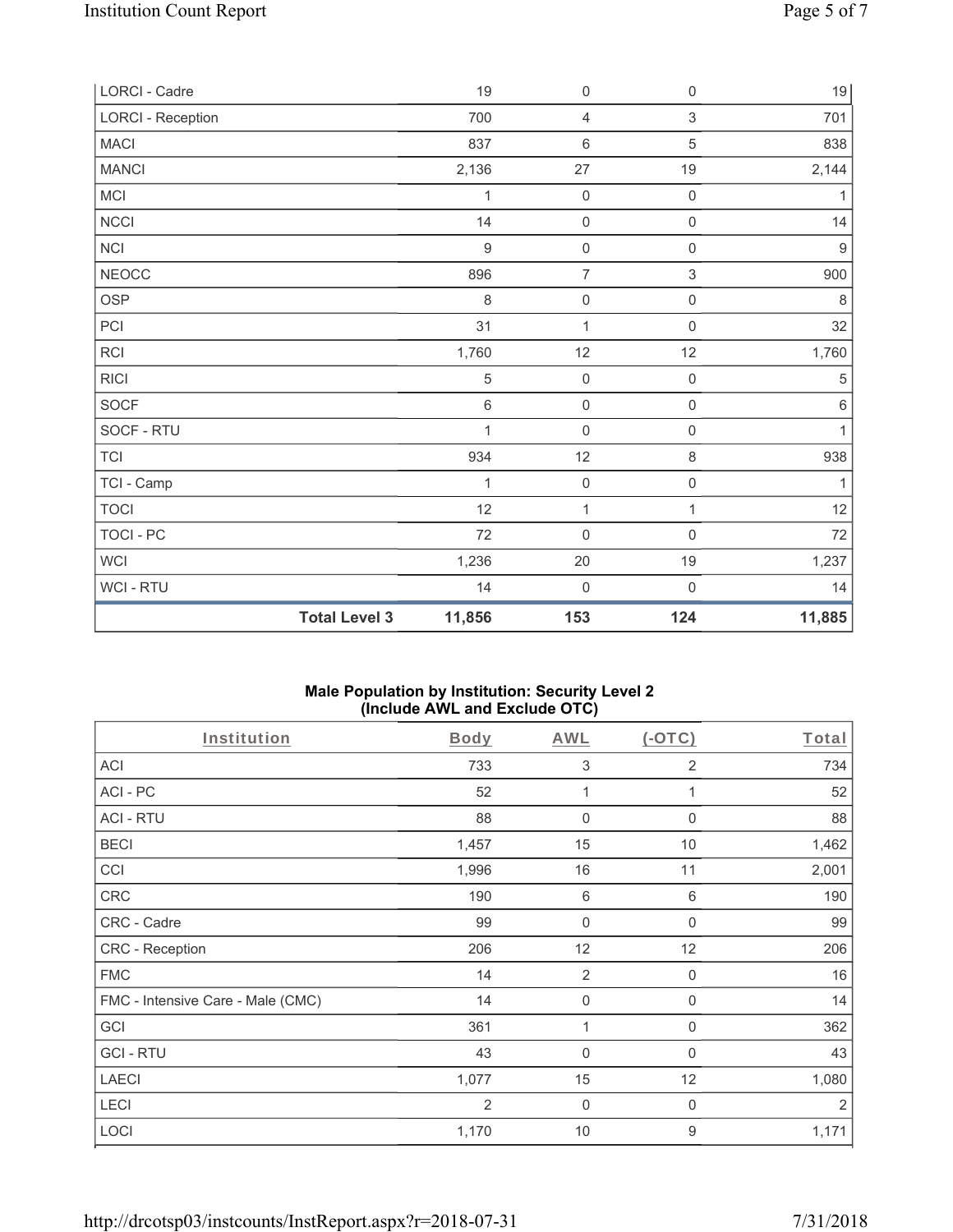| <b>Total Level 2</b>     | 15,815                    | 198                 | 154                 | 15,859                    |
|--------------------------|---------------------------|---------------------|---------------------|---------------------------|
| WCI-RTU                  | $\overline{2}$            | 0                   | $\mathbf 0$         | $\overline{2}$            |
| <b>WCI</b>               | 1                         | $\mathsf{O}\xspace$ | $\mathbf 0$         | 1                         |
| <b>TOCI - PC</b>         | 1                         | $\mathsf{O}\xspace$ | $\mathbf 0$         | 1                         |
| <b>TCI</b>               | $\ensuremath{\mathsf{3}}$ | $\mathbf 0$         | $\mathsf{O}\xspace$ | $\ensuremath{\mathsf{3}}$ |
| <b>SOCF</b>              | $\overline{2}$            | $\mathbf 0$         | $\mathsf{O}\xspace$ | $\overline{2}$            |
| SCI                      | 900                       | $\boldsymbol{9}$    | $\boldsymbol{9}$    | 900                       |
| <b>RICI</b>              | 1,469                     | $26\,$              | 17                  | 1,478                     |
| RCI                      | 156                       | $\mathbf 0$         | $\mathsf 0$         | 156                       |
| PCI                      | 876                       | $6\,$               | $\mathfrak{S}$      | 879                       |
| <b>OSP</b>               | 1                         | $\mathbf 0$         | $\mathsf 0$         | 1                         |
| <b>NEOCC</b>             | $\overline{2}$            | $\mathbf 0$         | $\mathsf 0$         | $\overline{2}$            |
| <b>NCI</b>               | 1,575                     | 13                  | 11                  | 1,577                     |
| NCCI                     | 1,153                     | 10                  | $\overline{7}$      | 1,156                     |
| MCI - Camp               | $\overline{2}$            | $\mathbf 0$         | $\mathsf{O}\xspace$ | $\overline{2}$            |
| MCI                      | 1,523                     | 15                  | $10$                | 1,528                     |
| <b>MANCI</b>             | 5                         | 1                   | 1                   | $\sqrt{5}$                |
| MACI                     | 86                        | $\overline{2}$      | $\mathbf{1}$        | 87                        |
| <b>LORCI - Reception</b> | 329                       | $\overline{2}$      | $\overline{2}$      | 329                       |
| LORCI - Cadre            | 111                       | $\mathsf{O}\xspace$ | $\mathsf{O}\xspace$ | 111                       |
| LORCI                    | 116                       | 33                  | $30\,$              | 119                       |

## **Male Population by Institution: Security Level 1 (Include AWL and Exclude OTC)**

| Institution                       | <b>Body</b>    | <b>AWL</b>                | (OTC)          | Total |
|-----------------------------------|----------------|---------------------------|----------------|-------|
| <b>ACI</b>                        | 610            | $\overline{4}$            | 3              | 611   |
| ACI-PC                            | $\overline{4}$ | 0                         | $\Omega$       | 4     |
| <b>ACI - RTU</b>                  | 34             | 0                         | 0              | 34    |
| <b>BECI</b>                       | 761            | $\overline{7}$            | 5              | 763   |
| <b>BECI - Camp</b>                | 478            | 0                         | $\Omega$       | 478   |
| CCI                               | 567            | $\overline{2}$            |                | 568   |
| <b>CRC</b>                        | 82             | 5                         | 4              | 83    |
| CRC - Cadre                       | 2              | $\mathbf 0$               | $\Omega$       | 2     |
| CRC - Reception                   | 137            | 1                         |                | 137   |
| <b>FMC</b>                        | 437            | 9                         |                | 445   |
| FMC - Intensive Care - Male (CMC) | 25             | $\mathbf 0$               | $\mathbf 0$    | 25    |
| GCI                               | 500            | 6                         | 3              | 503   |
| GCI - Camp                        | 632            | $\ensuremath{\mathsf{3}}$ | $\overline{2}$ | 633   |
| <b>GCI-RTU</b>                    | 14             | 0                         | 0              | 14    |
| <b>LAECI</b>                      | 675            | 9                         | 5              | 679   |